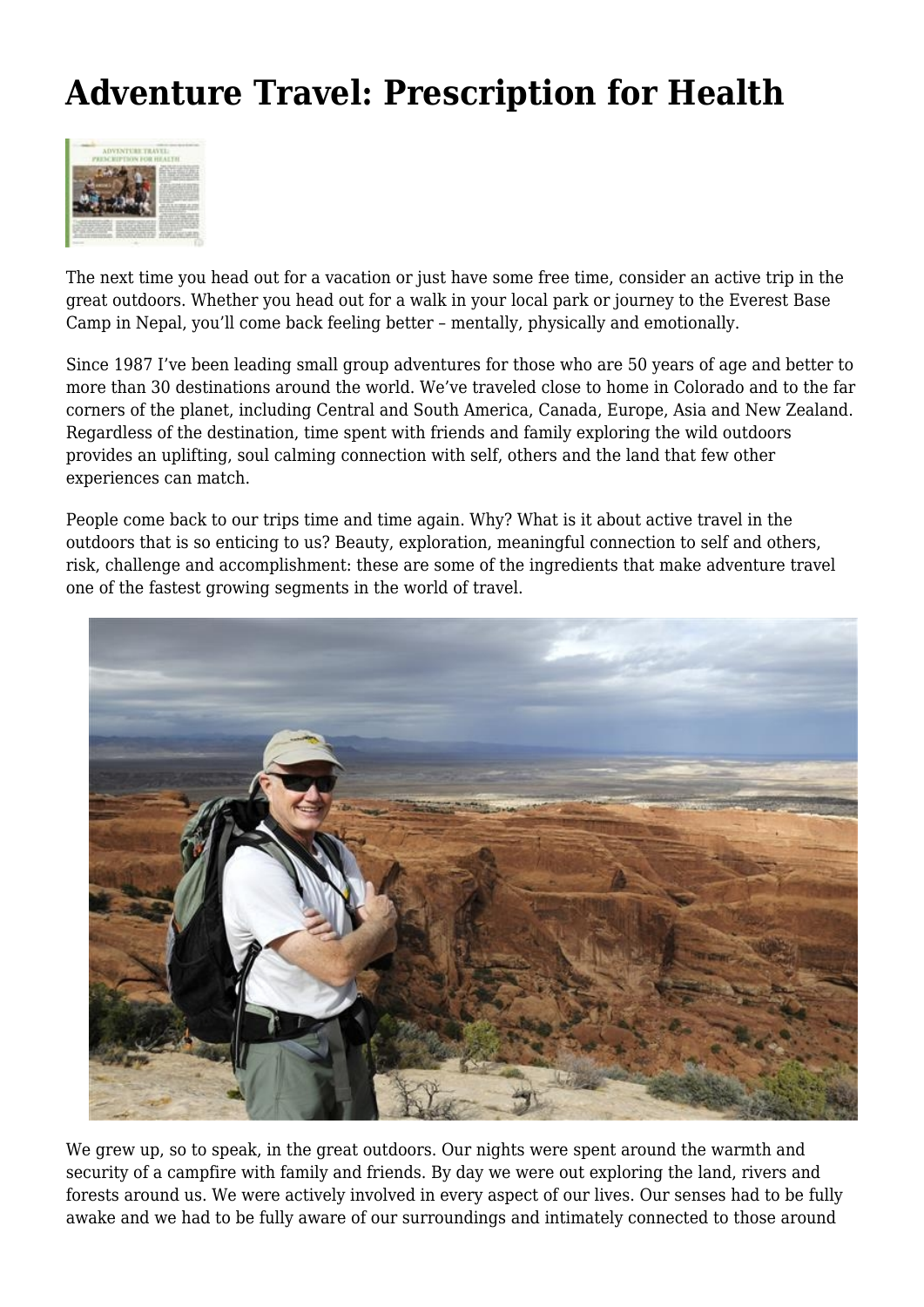us. In fact, life required it.

There was risk and challenge, yes. Granted, sometimes the risk and challenge were too much, but it was what kept us connected to ourselves, to others and to the world around us.

In today's society the pendulum of risk and challenge has swung in the opposite direction. Now most of us live in climate controlled indoor environments where someone else takes care of most of the daily requirements of life. Food is easily obtained at the grocery, cars move us from place to place and we can do our work without deeply connecting with those around us.

We've forgotten who we are to some degree. We've forgotten our strengths. Forgotten that we are far more capable and strong than we ever believed. Because of this we often limit what we do in our lives, including the kind of vacations and activities we pursue in our later years.

The reality is that we can do almost anything we set our minds to. We can have almost any adventure we're willing to prepare for. The challenge is usually more mental than physical.

I've seen evidence of this time and again, particularly on one of my favorite trails in Arches National Park in Utah, the Delicate Arch trail. It's a short trail, 1.5 miles one-way, with a moderate uphill grade. At one point we round a large sandstone fin and are rewarded with a magnificent view of Delicate Arch. However, between the arch and our viewpoint, the trail traverses a short section of fairly steep downward sloping sandstone. While not a vertical cliff, one still has to stop and think before moving forward.



At this point in the trail, a few of the group members will say that looking at the Arch from a distance is good enough, that they don't need to actually reach the arch. My philosophy is to gently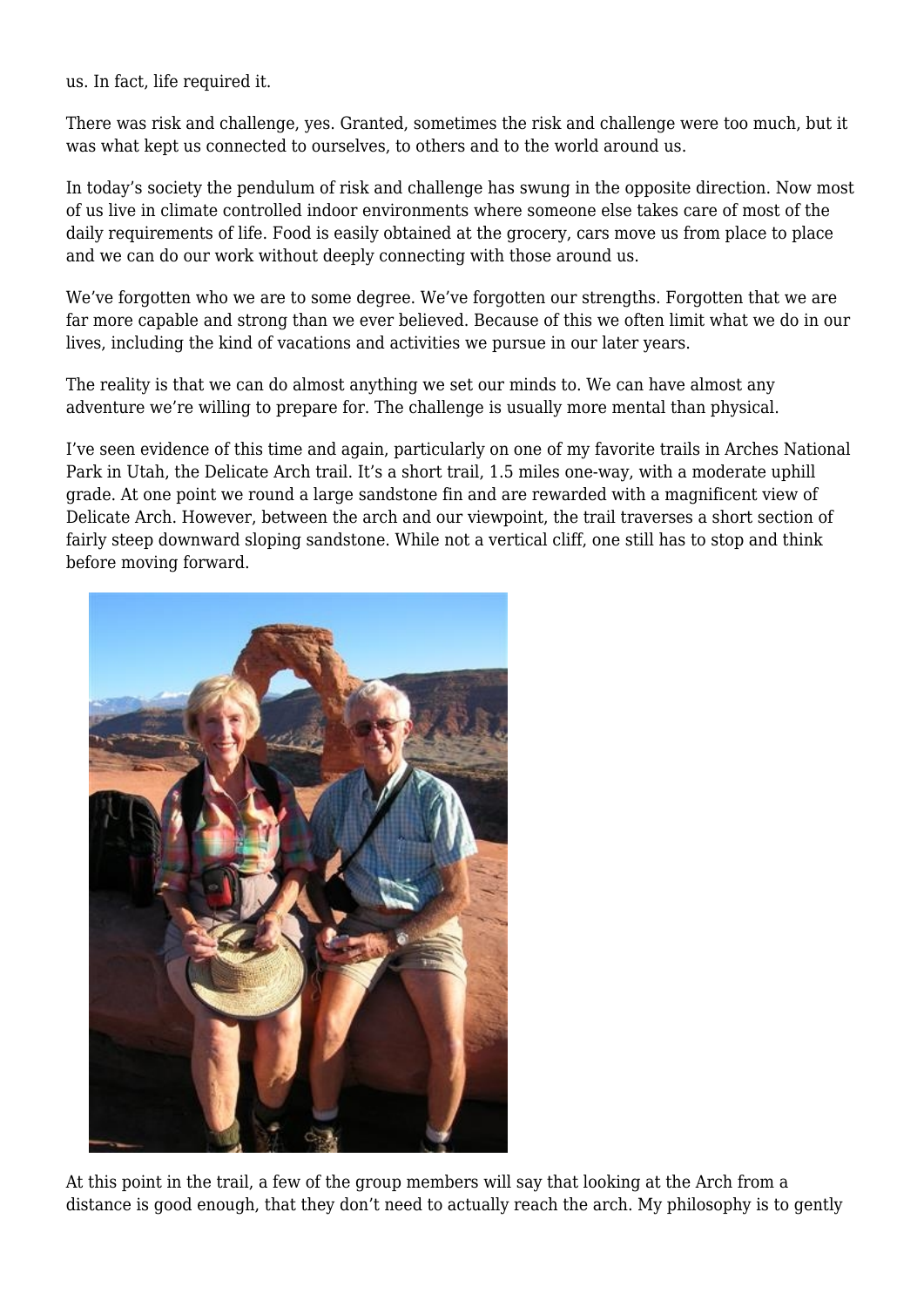encourage each group member to push past his or her perceptions of the difficulty and walk to the arch. Often I'll walk with them, either walking down slope, to help provide confidence that they'll be safe in the process. While the distance is small, the shift in mental perception can be great. However, once the decision is made to go forward, and once the arch is reached, life changes, almost instantly. A mental shift occurs. Words like "I can't believe I did that" and "I wish my kids could see me now" bubble forth. It's like a whole new world has opened up for these individuals. These same individuals who a moment before were hesitant to walk a short distance to Delicate Arch would now willingly try almost anything.

A great many activities can constitute an adventure, regardless of how fit or old a person may be. Rafting down a river, whether actively paddling or not, still provides the thrill of the rapids, allows one to feel the coolness of the river and the heat of the sun, hear the roar of the rapids, interact with other passengers, get wet and be exposed to the sublime beauty of a river canyon. Even such a seemingly passive experience opens an individual to the richness of the outdoor environment. Memories are formed, and life is richer for the experience.



So the next time you're planning a vacation or just have a short period of time available, open yourself to new experiences. Let yourself be challenged. Allow a little bit of risk to accompany you on whatever activity you choose. Your life will be richer. Enjoy the experience with a small group of friends or family and your enjoyment will be that much greater.

In 1985-1986 I served as one of 25 staff for the President's Commission on Americans Outdoors (PCAO) in Washington, D.C. Our charge was to look ahead for the next 25 years at the state of outdoor recreation and natural resources in the United States and recommend policy to the President and Congress. Research from the PCAO showed a high positive correlation between participation in group outdoor activities and "adjustment to late adulthood and retirement."

As we retire and begin to feel some of the effects of aging, including loss of family and friends and